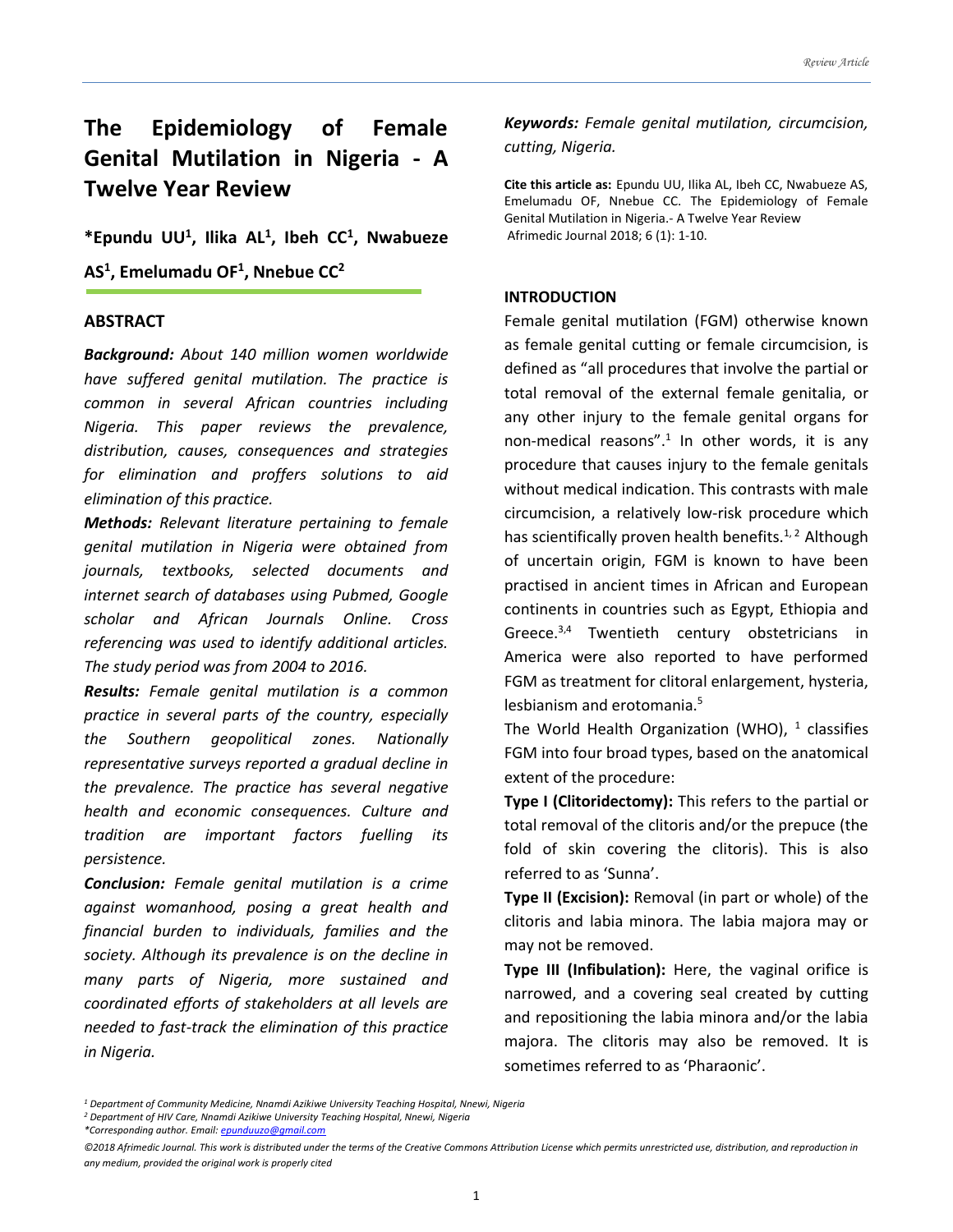**Type IV (Others):** Any other harmful procedure performed on the female genitalia for non-medical purposes, for example: pricking, piercing and incision of the clitoris and/or labia, stretching and/or cutting of the vagina ('gishiri'), scraping of tissue surrounding the vaginal opening ('angurya') and cauterization. It also includes the introduction of corrosive substances into the vagina to cause bleeding or to tighten or narrow the vagina.

Global estimates show that about 140 million girls and women have been circumcised, with as many as 3 million girls at risk of undergoing FGM every year.  $2$  In Africa, FGM is practised in twenty-eight countries, with some of the highest prevalence rates in West African countries such as Sierra Leone, Gambia, Burkina Faso and Mauritania.6,7 Children between the ages 0 and 15 years are most at risk.<sup>8</sup> It is estimated that in Africa alone, 91.5 million females aged 10 years and above have been mutilated. $<sup>7</sup>$  Certain societies mutilate their girls as</sup> infants while others do so during childhood, often as a rite of passage to adulthood or during marriage.<sup>9-12</sup> In some other cultures, FGM is performed on pregnant women or on corpses of dead women.<sup>13</sup> As at 2013, Nigeria, with a population of over 69 million women, <sup>14</sup> had a national prevalence of 25%.<sup>9</sup> Majority (82.0%) of these mutilations occurred before the age of five years, $15$  a period when these children can neither give informed consent nor understand why they are being cut.

This study discusses the trends, causes, consequences and elimination efforts with regards to female genital mutilation in Nigeria and outlines recommendations for curbing the practice.

#### **Prevalence and distribution of FGM in Nigeria**

The practice of FGM in Nigeria is widespread and varies from one geopolitical zone, state and ethnic group to another. The highest prevalence of FGM is reported from the Southern geopolitical zones of the country, among the Yoruba and Igbo ethnic groups.  $15, 16$  Although the commonest types practiced in Nigeria are types I and II,  $10, 17-19$  the other types of FGM (types III and IV) are also carried out, particularly in the northern parts of the country.15,16

According to the 2013 National Demographic and Health Survey (NDHS),<sup>15</sup> Nigeria has a national prevalence of 25%, an improvement from the 30% reported in the preceding 2008 survey.<sup>20</sup> The Multiple Indicator Cluster Surveys (MICS) $16,21,22$  also show a gradual decline from 26% reported in 2007 and 27% in 2011, to 18% as reported in 2016. While there are difficulties in the direct comparison of data across surveys due to differences in the methodology applied during the data collection processes, these results still remain valid clues to the fact that positive change is taking place. This decline is further evidenced by the fact that girls 15- 19 years of age are less likely to have undergone FGM than older women.  $15, 16, 20-22$ 

The reasons for the reduction in prevalence may not be unconnected to the global push for the elimination of FGM, noted to have begun in the late 1990s  $^{23, 24}$  These efforts were driven by several international debates on the topic occurring about the time, notably the Convention on the Elimination of all forms of Discrimination against Women in 1979, World Conference on Human Rights in 1993, International Conference on Population and Development in 1994 and the World Conference on Women in 1995.<sup>23,24</sup>

Table 1 shows the socio-demographic variations in the prevalence of FGM in Nigeria, as reported in NDHS and the MICS. The ethnic differences in prevalence may explain why FGM is more prevalent in the urban than the rural areas, among women of higher educational status and higher wealth quintiles. The people of Yoruba and Igbo ethnicities among whom the prevalence of FGM is higher live in the Southern parts of Nigeria, which is more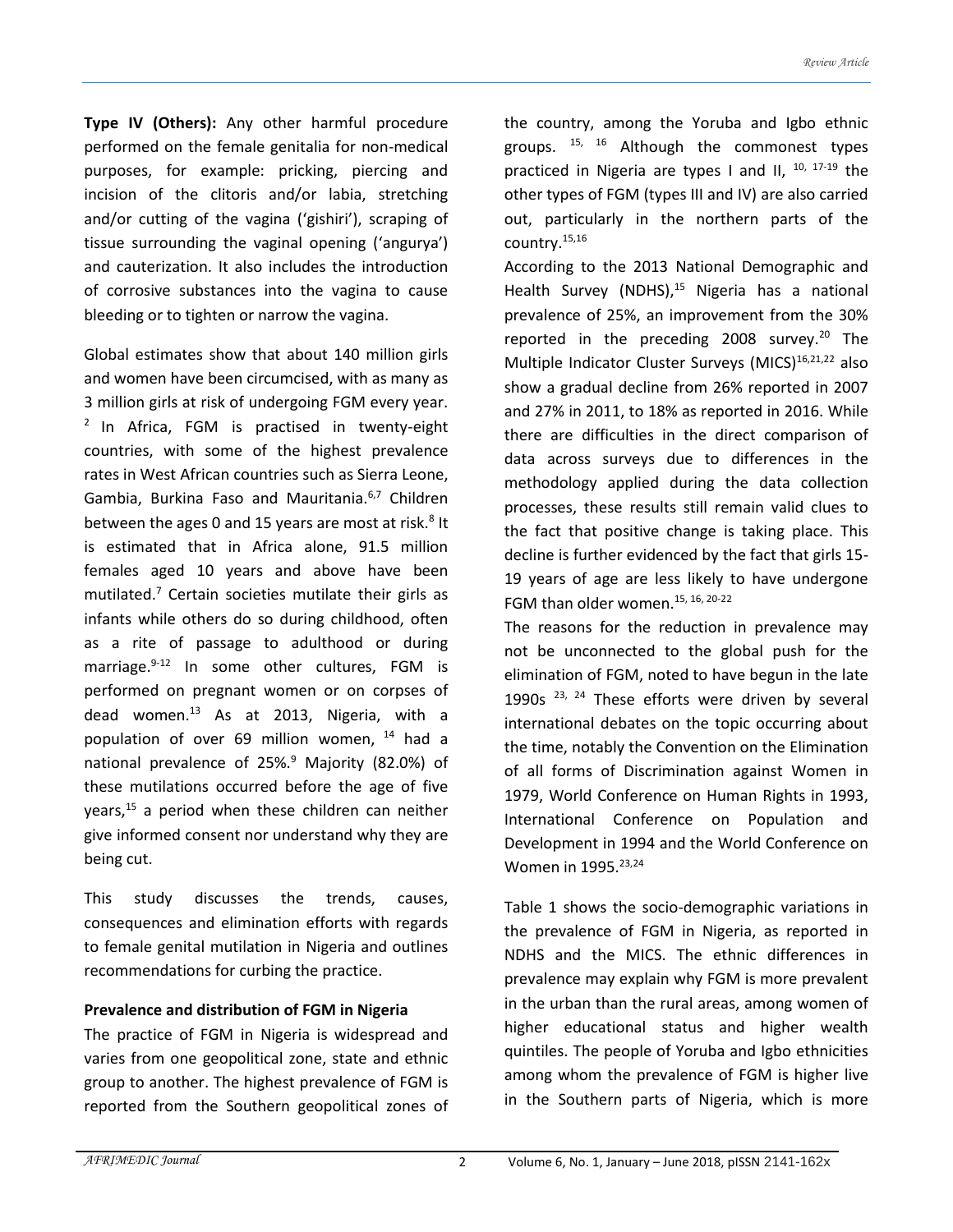urbanized than Northern Nigeria; and a higher proportion of these women have also received some formal education compared to their northern counterparts.15, 20, 22 The distribution of wealth quintiles in Nigeria is also skewed, with a higher proportion of the population in southern Nigeria belonging to higher wealth quintiles than those in the Northern geopolitical zones.<sup>15</sup> It is also possible to explain the rural-urban distribution of FGM by the massive rural-urban drift taking place in most parts of the country. This is likely to shift the proportion of circumcised women in favour of the urban/ semi-urban than the rural areas.

Studies done by independent researchers<sup>10, 11, 18, 25,</sup> <sup>26</sup> to ascertain the FGM prevalence in different parts of the country have yielded various conflicting results. Studies carried out among women attending antenatal clinics in Jos and among women living in a rural community in Kwara State (North Central geopolitical zone) have reported a prevalence of 31.3% and 88% respectively.<sup>10, 27</sup> Another done using data from 420 women of reproductive age (15-49 years) in the six states of the South Western zone observed a prevalence of 75% and 71% for mothers and daughters respectively.<sup>25</sup> A study by Johnson and Okon in Akwa Ibom State, South-South Nigeria reported a prevalence of 92% among women in a rural community.<sup>18</sup> Hospital-based studies in the South East have reported prevalence rates ranging from 60.4% in 2005 to 42.1% in 2010 among expectant mothers.26, 28 On the other hand, Garba et al and Abubakar et al respectively reported a prevalence of 23.3% in 2004 and 13% in 2012 among different groups of respondents attending hospital clinics in Kano. $^{11, 29}$  The differences in the selection of study subjects across these independent, peer-reviewed studies and the smaller study sample sizes involved pose a challenge in the comparison of results emanating from these studies both with each other

and with the results from national surveys in this review.

Data obtained during nationally representative surveys over the period of review<sup>15, 16, 20-22</sup> also show that there was very little change in the attitude towards the practice of FGM among reproductive age Nigerian women, despite awareness of the practice. This does not bode well for the country's elimination efforts.

#### **WHY FGM IN NIGERIA?**

Several reasons have been advanced for FGM, many of which border on tradition and culture.<sup>11, 19, 30, 31</sup> Other reasons include ensuring better marriage prospects for the women, $31, 32$  protection of their virginity, $11, 12$  preventing promiscuity by reducing a woman's sexual desire and increasing her faithfulness to her husband, $27,32$  promoting cleanliness as well as increased sexual satisfaction for husbands. $11,31$  Some others have the belief that women who have undergone FGM are more fertile and have an easier time giving birth as it improves their ability to tolerate the pain of childbirth. 33, 34 Research has shown that social factors such as peer pressure, societal acceptance and parental pressure borne out of fear of ostracism and family shame contribute to the perpetuation of FGM. 32, 35

## **MEDICAL FGM**

Also known as medicalization of FGM, this term is used to describe the practice of FGM by health care providers, whether in the private, public or home setting.<sup>36</sup> While most of the practice of FGM is perpetuated by traditionalists (circumcisers, barbers, birth attendants), the involvement of medical professionals has also been noted. $11, 30$  In 2011, 17% of all FGM in Nigeria was carried out by medical personnel, $37$  especially nurses /midwives.<sup>15,20,11</sup> The perception of FGM as being harmless, 'good' or less risky when performed by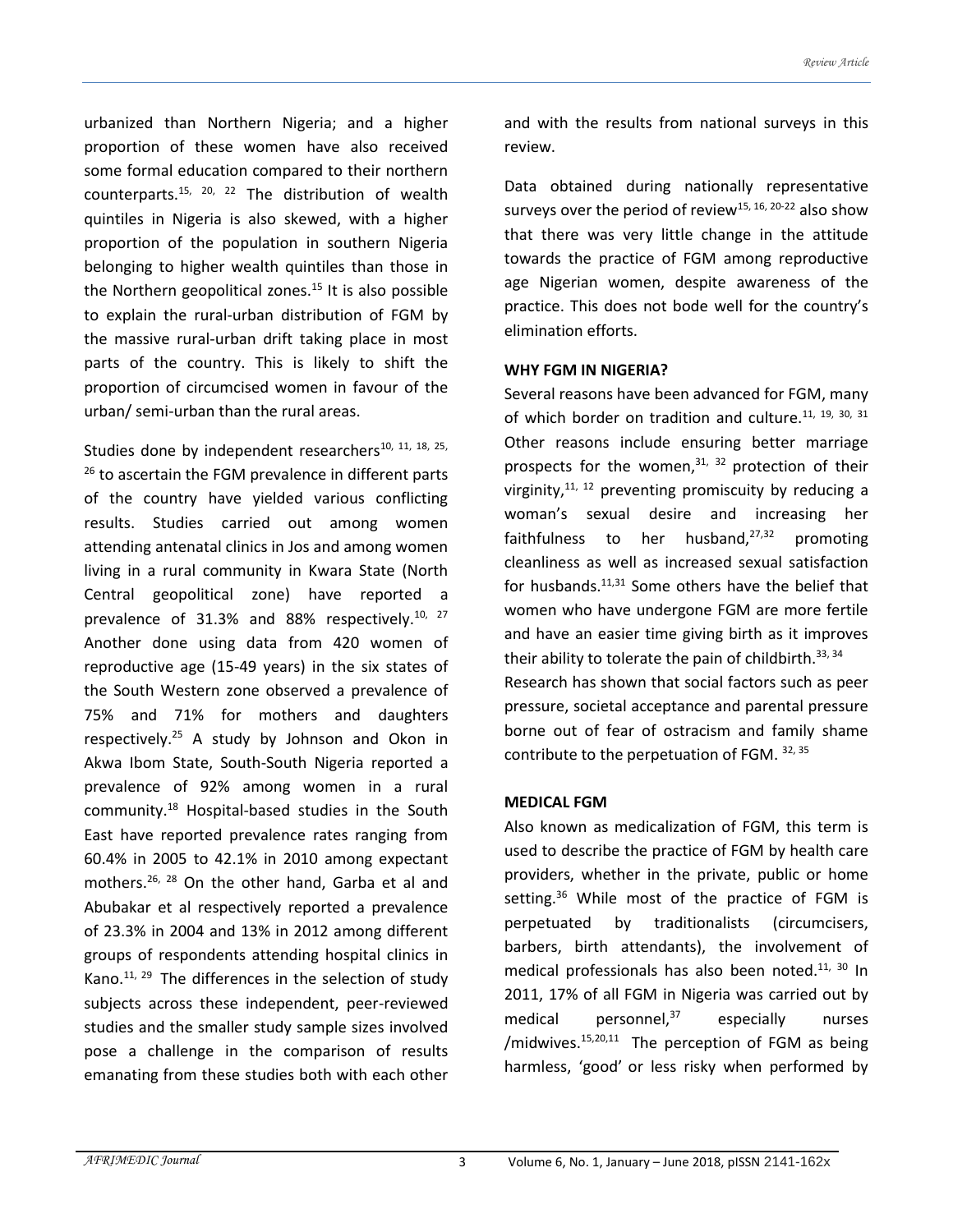professionals have been put forward as reasons for the practice of medical FGM.30,36 Medical FGM has come under severe criticism by the WHO, 36

as the involvement of medical professionals may serve to justify the practice, as well as contravene fundamental medical ethics.

| Variable                  | Prevalence (%)   |                  |                  |                  |
|---------------------------|------------------|------------------|------------------|------------------|
|                           | <b>2013 NDHS</b> | <b>MICS 2007</b> | <b>MICS 2011</b> | <b>MICS 2016</b> |
| Age group (years)         |                  |                  |                  |                  |
| $15-19$                   | 15.3             | 19.6             | 18.7             | 12.3             |
| $20 - 24$                 | 21.7             | 22.0             | 21.5             | 15.4             |
| 25-29                     | 22.9             | 24.6             | 26.1             | 16.9             |
| 30-34                     | 27.4             | 26.7             | 29.7             | 20.1             |
| 35-39                     | 30.4             | 29.7             | 31.5             | 21.3             |
| 40-44                     | 33.0             | 31.2             | 34.9             | 24.4             |
| 45-49                     | 35.8             | 40.3             | 38.0             | 27.6             |
| <b>Ethnicity</b>          |                  |                  |                  |                  |
| Yoruba                    | 54.5             | <b>NA</b>        | <b>NA</b>        | 45.4             |
| Igbo                      | 45.2             | <b>NA</b>        | <b>NA</b>        | 29.2             |
| Hausa                     | 19.4             | <b>NA</b>        | <b>NA</b>        | 13.9             |
| <b>Geopolitical zone</b>  |                  |                  |                  |                  |
| North-Central             | 9.9              | 14.0             | 13.8             | 8.6              |
| North-East                | 2.9              | 2.0              | 3.5              | $1.4\,$          |
| North-West                | 20.7             | 2.8              | 11.9             | 19.3             |
| South-East                | 49.0             | 52.7             | 46.8             | 32.5             |
| South-South               | 25.8             | 39.5             | 36.4             | 23.3             |
| South-West                | 47.5             | 51.3             | 48.4             | 41.1             |
| <b>Wealth quintile</b>    |                  |                  |                  |                  |
| Lowest                    | 16.5             | 7.3              | 12.2             | 9.9              |
| Second                    | 20.3             | 16.7             | 20.8             | 14.6             |
| Middle                    | 23.5             | 25.1             | 29.3             | 19.0             |
| Fourth                    | 30.6             | 40.2             | 38.9             | 22.9             |
| Highest                   | 31.0             | 35.6             | 30.8             | 23.3             |
| <b>Place of residence</b> |                  |                  |                  |                  |
| Rural                     | 19.3             | 20.7             | 23.8             | 15.6             |
| Urban                     | 32.3             | 36.7             | 32.6             | 23.4             |
| <b>Educational status</b> |                  |                  |                  |                  |
| None                      | 17.2             | 9.5              | 14.5             | 11.6             |
| Primary                   | 30.7             | 38.2             | 34.8             | 24.3             |
| Secondary                 | 28.8             |                  |                  | 20.2             |
| Above secondary           | 29.1             | 37.4             | 32.2             | 21.5             |

**Table I**: **Prevalence of FGM among Nigerian women of reproductive age (15-49 years) according to sociodemographic characteristics, 2007, 2008, 2011, 2013, 2016.**

 *NA- Data unavailable*

 *Sources: NDHS 2013, MICS 2007, 2011, 2016*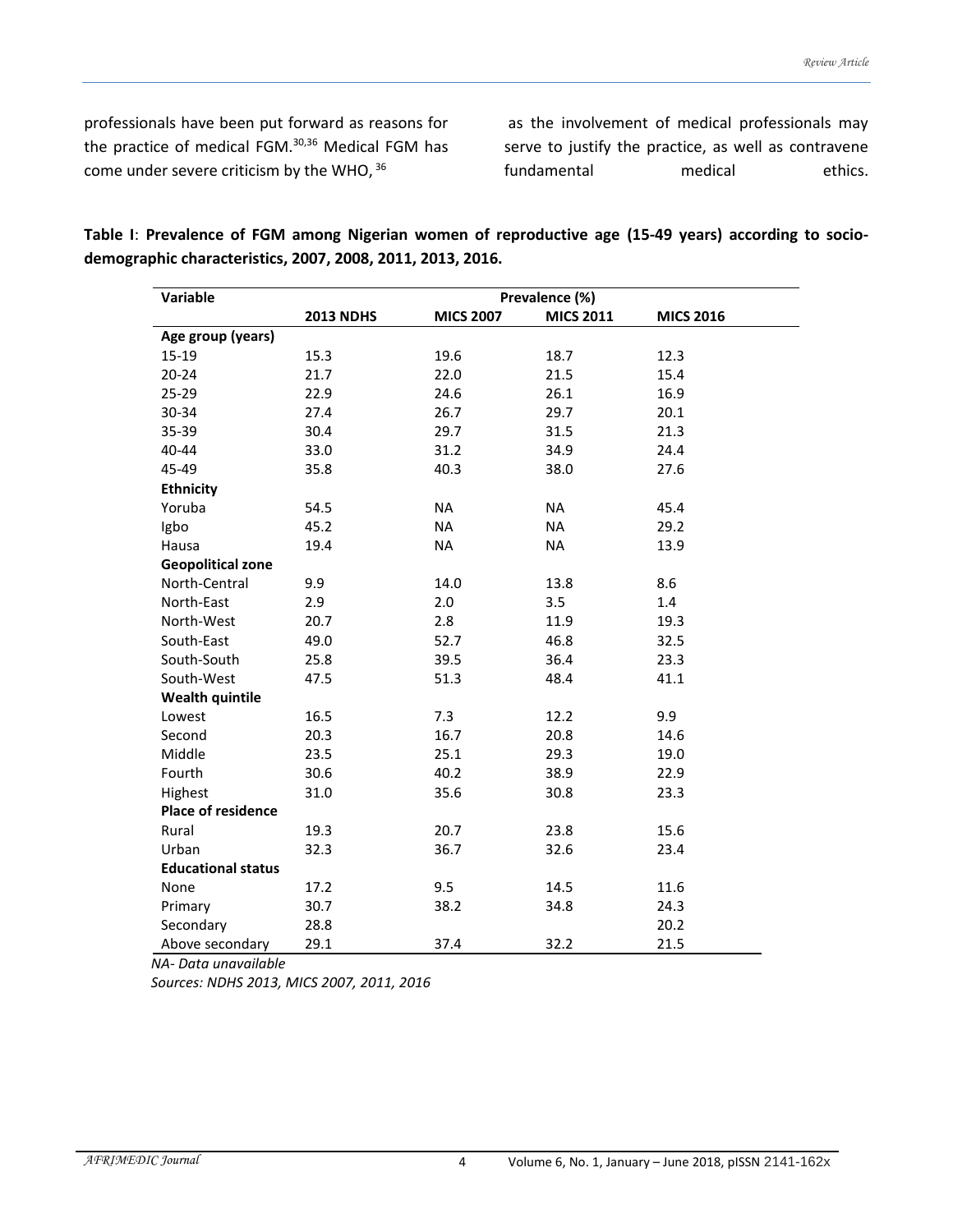# **HEALTH BURDEN OF FEMALE GENITAL MUTILATION**

The severity of complications due to FGM depends on the extent of anatomical involvement, with type III the most severe and may be physical or psychological in nature.

#### **Physical health effects**

The physical health effects may be divided into immediate, late effects and obstetric complications. *Immediate effects*- These include pain and haemorrhage, wound infection, difficulty and pain in passing urine and even death. $18, 19, 38$  These are often underreported and usually documented only when the victims seek hospital care.

*Late effects*- They include but are not limited to infertility, chronic pelvic pain, painful menstruation, cyst formation and vesico-vaginal fistule.<sup>39-41</sup> These women often experience difficulty and pain during sexual intercourse with the consequence of having a poor quality of sexual life. The possibility of transmission of the Human Immunodeficiency Virus has also been documented. 38, 42, 43

*Obstetric risks/complications*: Victims of FGM frequently experience prolonged labour during childbirth and post-partum haemorrhage, and hence are at risk for caesarean births and obstetric fistulae.<sup>29</sup> Babies born to these women are also at risk of neonatal asphyxia and /or death.<sup>40</sup>

## **Psychological health effects**

FGM is often a very traumatic experience for victims. Traditional circumcisers typically use crude implements with questionable levels of sterility such as knives, razor blades, scissors and shards of broken glass.  $8,9$  There have been reports of inhumane treatment such as being held down and cut without any form of anaesthesia and having the legs and thighs of the circumcised bound for a long time to ensure proper healing of the wound.<sup>9</sup> Selfesteem issues sometimes manifested by a 'feeling of incompleteness' have also been documented.<sup>28</sup>

# **FINANCIAL BURDEN OF FEMALE GENITAL MUTILATION**

The financial burden posed by FGM is huge, as medical costs, especially that related to management of the complications weigh heavily on families and health care systems. A study in South East Nigeria<sup>44</sup> estimated the cost of managing the post mutilation complications per girl child in a pediatric clinic to be about US \$120; a huge amount for Nigerian families considering that many live on less than the national minimum wage of 18,000 naira (US \$50). In a study to estimate the obstetric cost of FGM in some countries including Nigeria, it was shown that the number of years of life lost per incident case of FGM in 15-45 year-old women increases progressively from type 1 to 111.45

FGM had been considered a deterrent to the achievement of the recently concluded Millennium Development Goals 2, 3, 4, 5, 6.  $35, 36$  If left unchecked it may still be a limiting factor to the achievement of the Sustainable Development Goals 3, 5, 16.

#### **THE GLOBAL AND NIGERIAN RESPONSE**

In 2008, the  $61<sup>st</sup>$  World Health Assembly called upon member states to institute actions aimed at preventing and eliminating FGM, as well as provide support for victims.<sup>46</sup> The WHO is working with professional organizations as well as the United Nations (UN) system to achieve this goal. Several UN agencies, notably the United Nations Childrens Fund (UNICEF) and the United Nations Population Fund (UNFPA), have been in the forefront of the fight against FGM. In conjunction with UNICEF and the United Nations Educational Scientific and Cultural Organization (UNESCO), the WHO in 2010 launched a global "de-medicalization campaign" strategy; aimed at coordinating the efforts of policy makers in government, parliamentarians, international agencies, professional bodies, associations, community leaders, religious leaders and Non-Governmental Organizations in the fight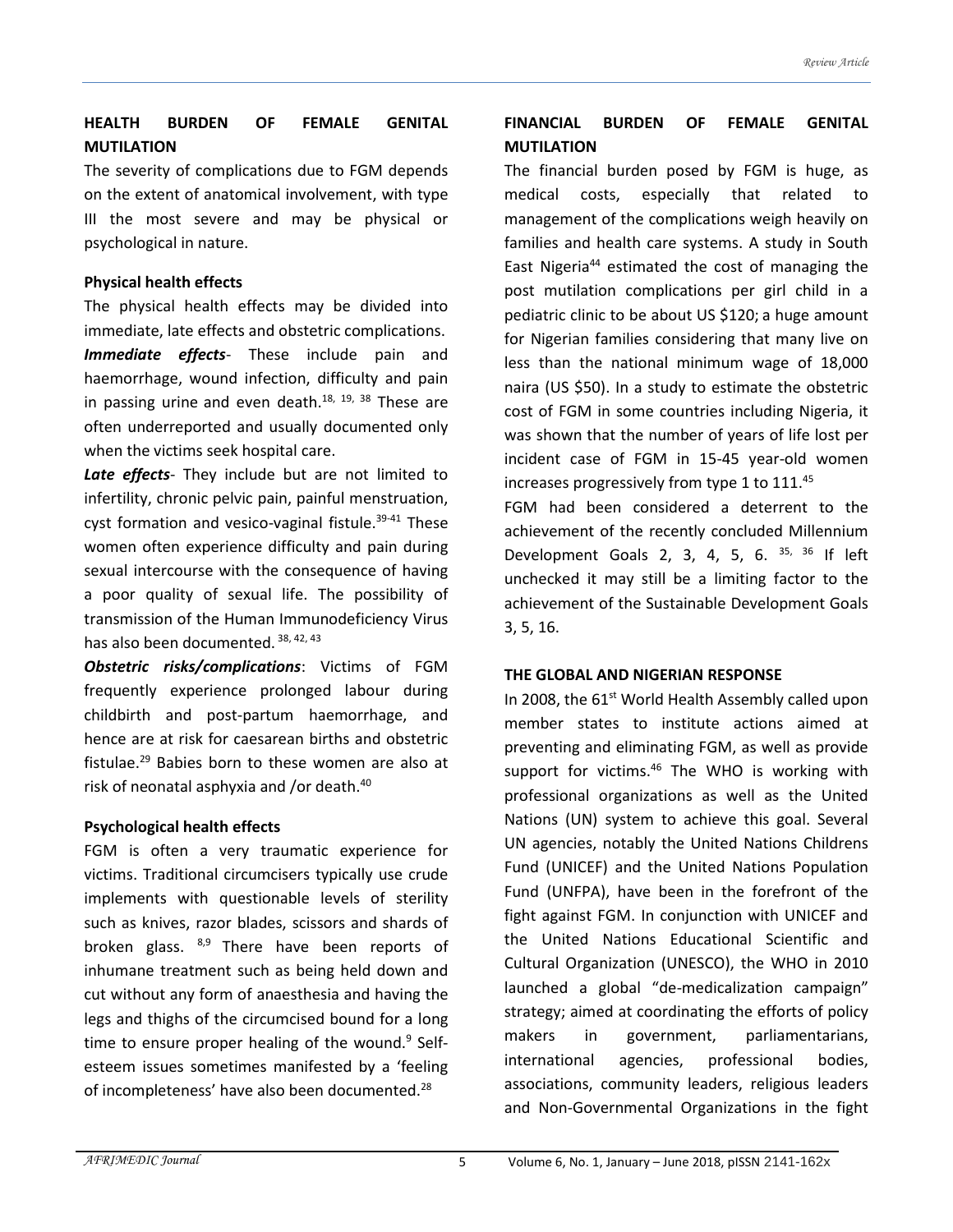against medical FGM.<sup>36</sup> In 2007, the UNFPA and UNICEF together launched the 'Accelerating Change'; a partnership which is the main tool of the United Nations against FGM.<sup>47</sup> This collaboration has recorded tremendous progress in fast-tracking the elimination of FGM across several African countries using cultural and rights sensitive strategies. Other UN agencies have issued joint statements geared towards the elimination of  $FGM.<sup>2</sup>$ 

Other landmark achievements by the UN are the adoption of the  $6<sup>th</sup>$  day of February each year as the International Day for Zero Tolerance for FGM in 2012, and the resolution to 'Intensify global efforts for the elimination of FGM in 2014. 48, 49 Other professional bodies such as the Federation of International Obstetrics and Gynecology (FIGO), Medical Women International Association, International Council of Nurses, World Medical Association are also partners in this fight, especially with regard to Medical FGM.<sup>36, 50</sup>

At the 47<sup>th</sup> World Health Assembly more than two decades ago, Nigeria resolved to eliminate FGM. This was further reinforced in 2012, when the country joined other African nations to sponsor the Anti-FGM Resolution at the 69<sup>th</sup> session of the UN General Assembly.<sup>49</sup> In 2013, the National Policy and Plan of Action for the Elimination of FGM in Nigeria was also formulated and approved. $13$  The Nigerian government has also sponsored the conduct of various surveys on FGM, and a federal law against FGM was passed in May 2015. Several Nigerian states such as Edo, Ogun, Cross-River, Osun, Bayelsa and Rivers have also outlawed the practice. National ministries, departments and agencies involved in the anti-FGM war include the Federal Ministries of Women Affairs and Social Development, Information and Communication, Justice, Health, as well as the National Human Rights Commission.

#### **CONCLUSION**

Female genital mutilation is a practice deeply rooted in the Nigerian society, especially in the Southern geopolitical zones of the country. The Northern zones of the country paradoxically have an abundance of the severe forms of FGM being practised. It is an act that violates womanhood, with negative, far-reaching health, social and economic implications. Despite the reported reduction in prevalence in the country, a lot more needs to be done to fast-track its elimination, particularly in the area of attitudinal change towards the discontinuation of the practice. Being a practice deeply rooted in culture, change may be slow; but with concerted and well-directed efforts it will surely come.

#### **RECOMMENDATIONS**

Eliminating FGM requires a sustainable, communitytargeted approach, involving all relevant sectors of the economy such as women affairs, finance, justice, health; and relevant organizations such as religious, health professionals, women groups, professional bodies, policy makers and Non Governmental Organizations. The involvement of the various women's and religious groups cannot be overemphasized; especially as such groups have shown to be very effective agents of cultural change in the grassroots as evidenced by a study on widowhood practices in Nigeria. <sup>51</sup> Sustainability is an essential component of any such approach since the process of culture-change is a gradual one. Other recommendations include:

Increased and sustained support of the government, key policy/decision makers, general public, developmental partners, media and healthcare workers towards curbing the practice.

Fostering education and empowerment of girls and women. The Universal Basic Education programme of the Nigerian government is an initiative that will yield great dividends in this regard, considering that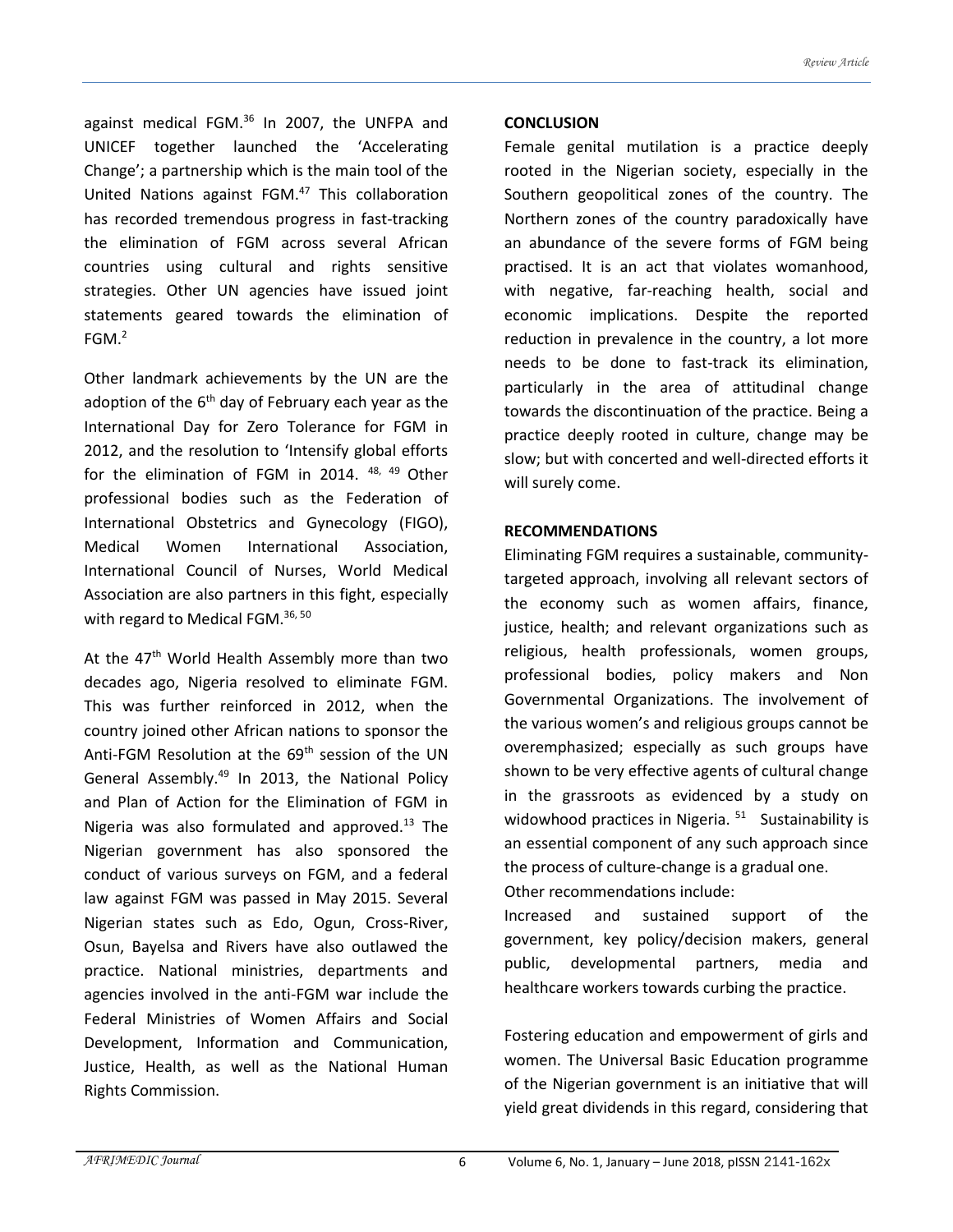studies have shown that educated and financially empowered women are less likely to subject their daughters to such a harmful practice<sup>15, 22, 25</sup> and therefore may be more likely to withstand external and internal family influencers.

Cultural and religious-sensitive awareness, health education and public dialogue with relevant stakeholders in the communities on the harmful effects of FGM, with emphasis on the rights of women and the illegality of the practice. This will help to foster attitudinal change and encourage discontinuation.

The institution and enforcement of appropriate ethical guidelines for medical professionals by the relevant professional organizations.

Legal action where and when necessary. This provides an official platform for other activities against FGM and serves as a discouragement to circumcisers and families fearing prosecution.

Provision of medical, psychological and social support to the victims of FGM.

More research into the perception and practice of FGM in Nigeria. This will provide necessary data to monitor trends as well as ensure that resources are appropriately channelled to areas where they are needed.

**Author Contributions:** All authors designed the study. Author EUU designed the protocol and wrote the first draft of the manuscript. Authors IAL, NAS, ICC and EOF managed the review process and scale up of the study. Authors UUE, NCK, EOF managed the literature searches and final write up. All authors read and approved the final manuscript for publication.

**Conflict of Interest:** None Declared. **Source(s) of funding**: No external sources.

### **REFERENCES**

- 1. World Health Organization. Female genital mutilation. A Joint WHO /UNICEF / UNFPA Statement. Geneva, Switzerland: WHO, 1997.
- 2. World Health Organization. Eliminating female genital mutilation: an interagency statement. Geneva, Switzerland: WHO, 2008.
- 3. Assad MB. Female circumcision in Egypt: Social implications, current research and prospects for change. Stud Fam Plan. 1980; 11(1): 3-16.
- 4. Cutner W. Female genital mutilation. Obstet Gynaecol Surv. 1985; 40: 437-443.
- 5. Female Genital Cutting: Clinical management of circumcised women. Washington DC: The American College of Obstetricians and Gynaecologists; 2008.
- 6. Sipsma HL, Chen PG, Ofori-Atta A, Ilozumba UO, Karfo K, Bradley EH. Female genital cutting: current practices and beliefs in Western Africa. Bull World Health Organ. 2012; 90(2): 120-127F.
- 7. World Health Organization. An update on WHO's work on female genital mutilation (FGM), progress report. Geneva, Switzerland: WHO, 2011.
- 8. World Health Organization, Pan American Health Organization. Understanding and addressing violence against women. Female genital mutilation. Geneva, Switzerland: WHO, 2012.
- 9. Nour MN. Female Genital Cutting: A persisting practice. Reviews in Obstetrics and Gynaecology. 2008; 1(3):135-139.
- 10. Asekun-Olarinmoye EO, Amusan OA. The impact of health education on attitudes towards female genital mutilation (FGM) in a rural Nigerian community. Euro J Contracept Reprod Health Care. Sept 2008; 13(3):289-97.
- 11. Garba ID, Muhammed Z, Abubakar IS, Yakasai IA. Prevalence of female genital mutilation among female infants in Kano, Northern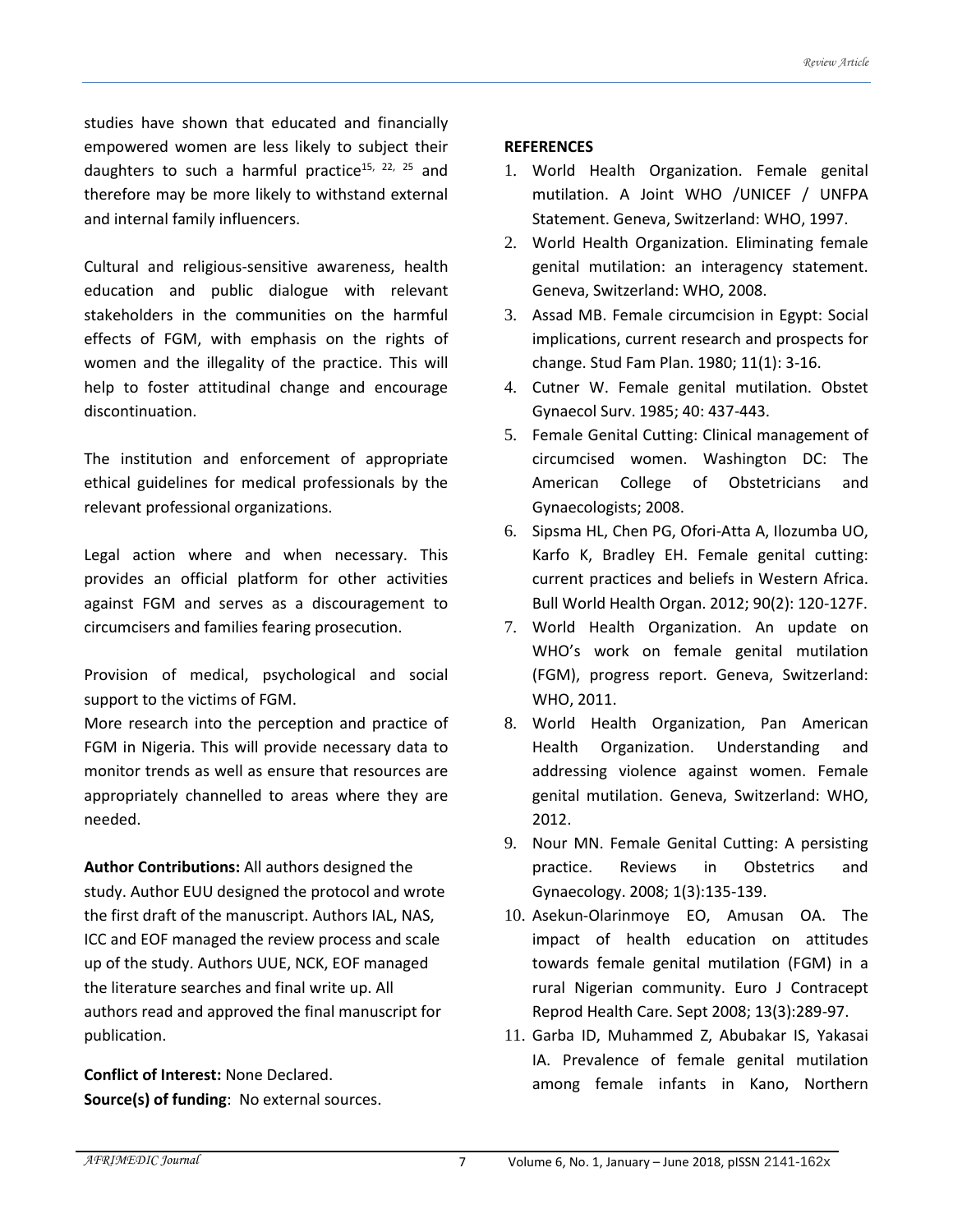Nigeria. Arch Gynecol Obstet. Aug 2012; 286(2):423-428.

- 12. Awusi VO. Tradition versus Female circumcision: A study of female circumcision among the Isoko tribe of Delta State of Nigeria. Benin Journal of Postgraduate Medicine. 2009; 11(1):1-9.
- 13. WHO Elimination of FGM in Nigeria Plot 617/618 Diplomatic drive, Central District Abuja. Family Health Department, Federal Ministry of Health Phase II Federal Secretariat Abuja. 2007 Dec.
- 14. National Population Commission. 2006 Nigeria National Census Report.
- 15. National Population Commission (NPC) [Nigeria] and ICF International. 2014. *Nigeria*  Demographic and Health Survey 2013. Abuja, Nigeria, and Rockville, Maryland, USA: NPC and ICF International.
- 16. National Bureau of Statistics (NBS) and United Nations Children's Fund (UNICEF). 2017. Multiple Indicator Cluster Survey 2016-17, Survey Findings Report. Abuja, Nigeria: National Bureau of Statistics and United Nations Children's Fund.
- 17. Mandara MU. Female genital Mutilation in Nigeria. Intl J Gynecol Obstet. 2004; 84(3):291- 298.
- 18. Johnson OE, Okon RD. Perception and practice of female genital cutting in a rural community in Southern Nigeria. Af J Reprod Health. 2012; 16(4):132-139.
- 19. Osarumwese DO, Iyekoretin E. Female Genital Mutilation among Edo people: the complications and pattern of presentation at a pediatric surgery unit, Benin City. Af J Reprod Health. 2009; 13(1):17-25.
- 20. National Population Commission (NPC) [Nigeria] and ICF Macro. 2009. Nigeria Demographic and Health Survey 2008. Abuja, Nigeria: National Population Commission and ICF Macro.
- 21. National Bureau of Statistics. 2008. Nigeria Multiple Indicator Cluster Survey 2007. Final Report. Abuja, Nigeria: National Bureau of Statistics.
- 22. National Bureau of Statistics (NBS). 2011. Nigeria Multiple Indicator Cluster Survey 2011, Main Report. Abuja, Nigeria: National Bureau of Statistics.
- 23. Adeokun LA, Oduwole M, Oronsaye F, Gbogboade AO, Aliyu N, Adekunle W, Sadiq G, Sutton I, Taiwo M. Trends in Female Circumcision between 1933 and 2003 in Osun and Ogun States, Nigeria. (A cohort Analysis). Afr J Reprod Health. 2006; 10(2): 48-56.
- 24. United Nations Children's Fund. Female Genital Mutilation/Cutting: A statistical overview and exploration of the dynamics of change. UNICEF, New York, 2013.
- 25. Alo OA, Gbadebo B. Intergenerational attitude changes regarding female genital cutting in Nigeria. J Womens Health (Larchmt). 2011; 20(11):1655-1661.
- 26. Feyi-Waboso P, Akinbiyi A. Knowledge of, attitudes about and practice of female genital cutting in antenatal patients among Igbos in Nigeria. Journal of Gynecologic Surgery. Fall 2006; 22(3): 89-95.
- 27. Dattijo LM, Nyango DD, Osagie OE. Awareness and practice of female genital mutilation among expectant mothers in Jos University Teaching Hospital Jos, North Central Nigeria. Niger J Med. 2010; 19(3): 311-315.
- 28. Ezenyeaku CC, Okeke TC, Chigbu CO, Ikeako LC. Survey of women's opinions on female genital mutilation in South East Nigeria: Study of patients attending antenatal clinic. Ann Med Health Sci Res. 2011; 1(1): 15-20.
- 29. Abubakar I, Iliyasu Z, Kabir M, Uzoho CC, Abdulkadir MB. Knowledge, attitude and practice of female genital cutting among antenatal patients in Aminu Kano Teaching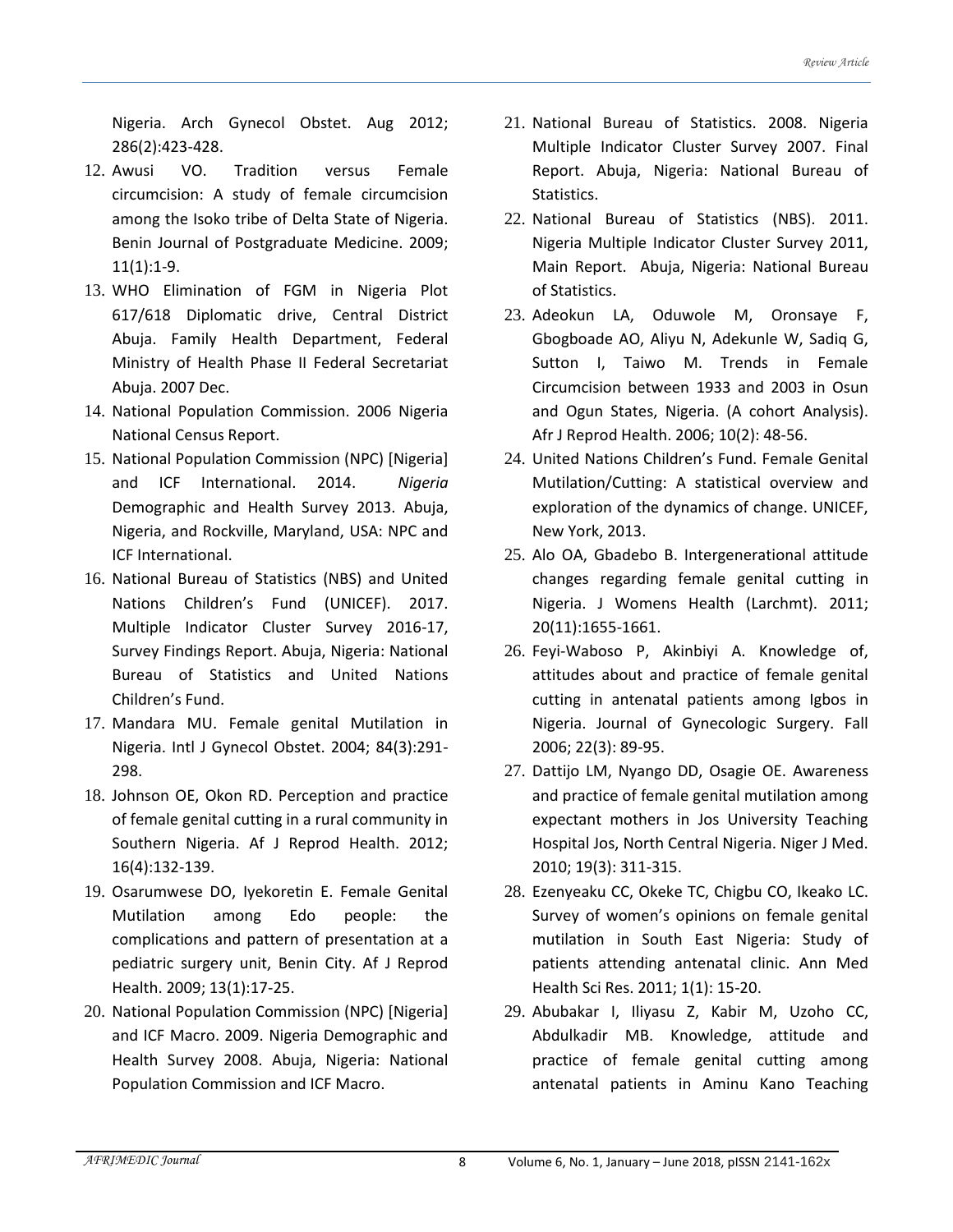Hospital, Kano. Niger J Med. 2004; 13(3): 254- 259.

- 30. Onuh SO, Igberase GO, Umeora JOU, Okogbenin SA, Otoide VO, Gharoro EP. Female genital mutilation: knowledge, attitude and practice among nurses. J Natl Med Asso. 2006; 98(3): 409-414.
- 31. Berg RC, Denison E. A tradition in transition: Factors perpetuating and hindering the continuance of Female Genital Mutilation/Cutting (FGM/C) summarized in a systematic review. Health Care for Women International. Mar 2013; 34(10): 837-859.
- 32. Ekwueme OC, Ezegwui HU, Ezeoke U. Dispelling the myths and beliefs toward female genital cutting of woman: assessing general outpatient services at a tertiary health institution in Enugu state, Nigeria. East Afr J Public Health. 2010; 7(1): 64-67.
- 33. Adeneye AK, Oke EA, Adeneye AA. Knowledge of the health consequences of female genital mutilation in Bere Community, Oyo state, Nigeria. World Health and Population. Oct 2006; 1-7.
- 34. Ashimi AO, Amole TG. Perception and attitude of pregnant women in a rural community northwest Nigeria to female genital mutilation. Arch Gynecol Obstet. 2015 Mar; 291(3): 695-700.
- 35. The Donors Working Group on Female Genital Mutilation/ Cutting. Platform for Action Towards the abandonment of female genital mutilation/ cutting (FGM/C). A matter of gender equality.
- 36. Global strategy to stop health-care providers from performing female genital mutilation. UNAIDS, UNDP, UNFPA, UNICEF, UNHCR, UNIFEM, WHO, FIGO, ICN, IOM, WCPT, WMA, MWIA. Geneva, Switzerland: WHO, 2010.
- 37. Population Reference Bureau. Female Genital Mutilation/ Cutting: Data and Trends. Update 2014.
- 38. Obi AO, Onoh RC. Urinary and Genital Tract Obstruction as a Complication of Female Genital Mutilation: Case Report and Literature Review. J Surg Tech Case Rep. 2012 Jan-Jun; 4(1): 64–66.
- 39. Osarumwense DO. Post genital mutilation giant clitoral epidermoid inclusion cyst in Benin City, Nigeria. Journal of Pediatric and Adolescent Gynaecology. 2010; 23(6): 336-340.
- 40. WHO Study Group on Female Genital Mutilation and Obstetric Outcome. Female genital mutilation and obstetric outcome: WHO collaborative prospective study in six African countries. Lancet. 2006; 367(9525): 1835-1841.
- 41. Tukur J, Jido TA, Uzoho CC. The contribution of gishiri cut to vesicovaginal fistula in Birnin Kudu, Northern Nigeria. African Journal of Urology. 2006; 12(3): 121-125.
- 42. Monjok E, Essien JE, Holmes L. Female Genital Mutilation: potential for HIV transmission in sub-Saharan Africa and prospect for epidemiologic investigation. African Journal of Reproductive Health. Apr 2007; 11(1): 33-42.
- 43. Peters EJ, Immananagha KK, Essien OE, Ekott JU. Traditional healers' practices and the spread of HIV/AIDS in South Eastern Nigeria. Tropical Doctor. 2004; 34(2): 79-82.
- 44. Ekenze SO, Ezegwui HU, Adiri CO. Genital lesions complicating female genital cutting in infancy: a hospital based study in south east Nigeria. Annals of Tropical Paediatrics. 2007; 27: 285-290.
- 45. Adam T, Bathija H, Bishai D, Bonnenfant Y, Darwish M, Huntington D, Johansen E. Estimating the obstetric costs of female genital mutilation in six African countries. Bull World Health Organ. 2010; 88: 281-288.
- 46. World Health Organization. Sixty-First World Health Assembly: Resolutions and Decisions, WHA/61/2008/REC/1. May 2008, Geneva, Switzerland.
- 47. United Nations Population Fund and United Nations Children's Fund. Joint Programme on